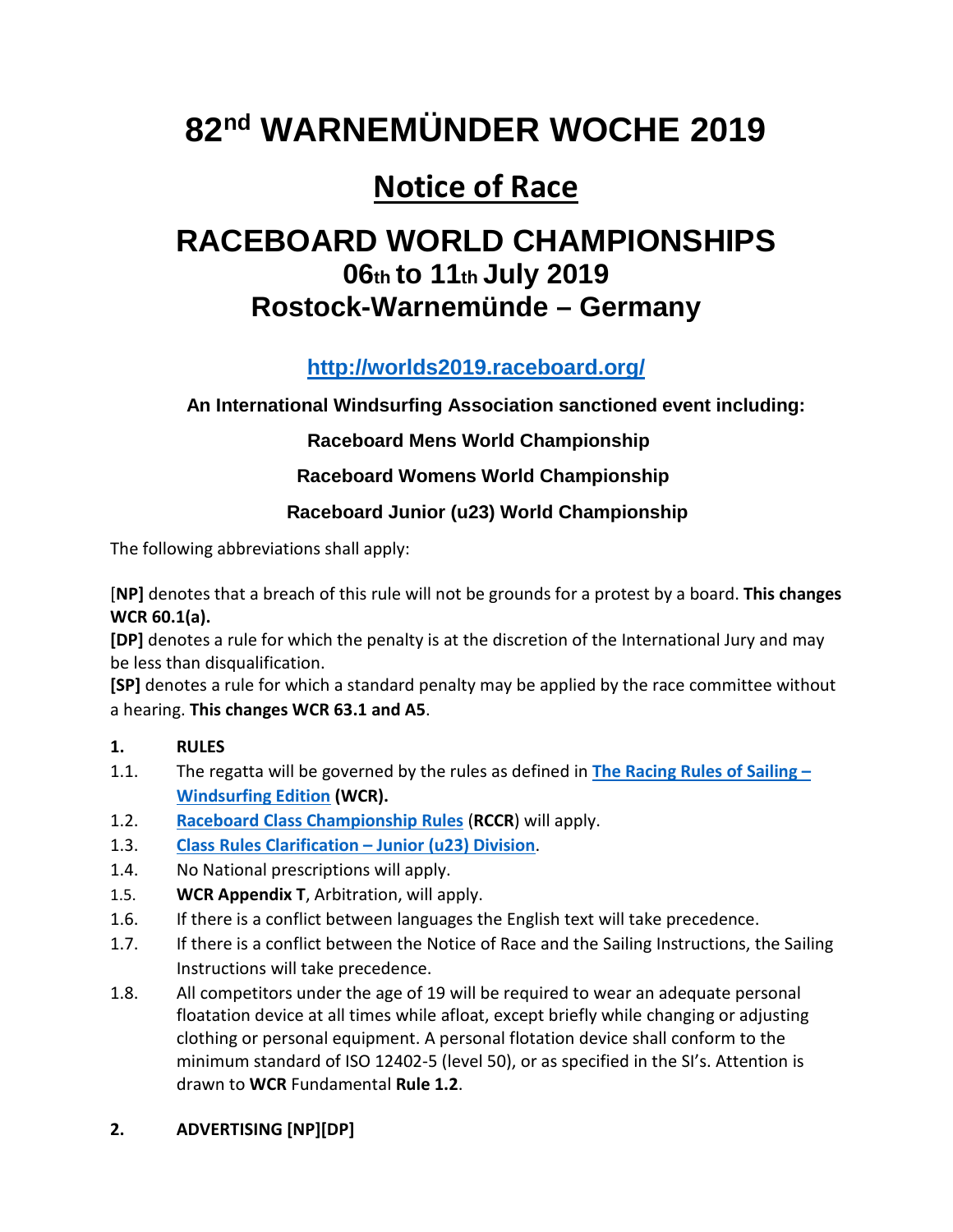2.1. World Sailing Regulation 20 'Advertising Code' shall apply. Boards and/or sails may be required to display advertising chosen and supplied by the organizing authority.

#### **3. ELIGIBILITY AND ENTRY**

- 3.1. Competitors under 18 years of age shall present a signed and completed **see 3.9**
- 3.2. Eligible competitors shall be current members of a National Class Association which is a paid-up member of Raceboard Class Association.
- 3.3. Eligible competitors shall register before **1st July 2019** through the IWA and enter by completing the **[online entry form](https://registration.internationalwindsurfing.com/en/events/register/id/248)**.
- 3.4. An entry is only valid with payment of the entry fee.
- 3.5. Competitors shall complete on-site registration at the venue.
- 3.6. Entries received later after **July 1st 2019** may be accepted at the discretion of the OA and shall pay the late entry fee as stated in NoR 5 at event registration.
- 3.7. A completed **[Equipment Registration Form](https://form.jotformeu.com/IWAAdmin/rbwc-19-equipment-form)** shall be submitted by the close of event registration.

#### 3.8. **Divisions**

- 3.8.1. Gender Divisions:
	- Men
	- Women
- 3.8.2. Age sub-divisions:
	- A competitor may only enter one age sub-division.
	- A Junior shall be under 23 years of age (born 1997 or later).
	- A Master shall be aged 40 or older (born in 1978 or earlier).
	- A Grandmaster shall be aged 50 or older (born in 1968 or earlier).
	- A Veteran shall be aged 60 or older (born in 1958 or earlier).
- 3.8.3. Weight Divisions:
	- Lightweight. A sailor who weighs less than 82kg.
	- Heavyweight. A sailor who weighs more than 78kg.
	- A competitor shall stay within the chosen weight group throughout the regatta to remain eligible for the prize.
- 3.8.4. Equipment Divisions
	- Seven Five (7.5). A division for sailors using maximum sail size 7.5sq.m.
- 3.8.5. A minimum of 5 competitors is required to constitute a sub-division for prizes.
- 3.9. The following shall be presented by competitors upon registration at the race office:
	- Evidence of valid third party insurance
	- Proof of age
	- **[Parental Permission form](http://internationalwindsurfing.com/userfiles/documents/Parental_Permission_Form_RB_WC_Germany.pdf)** (for those under the age of 18)
- **4. CLASSIFICATION –** *not applicable*
- **5. FEES**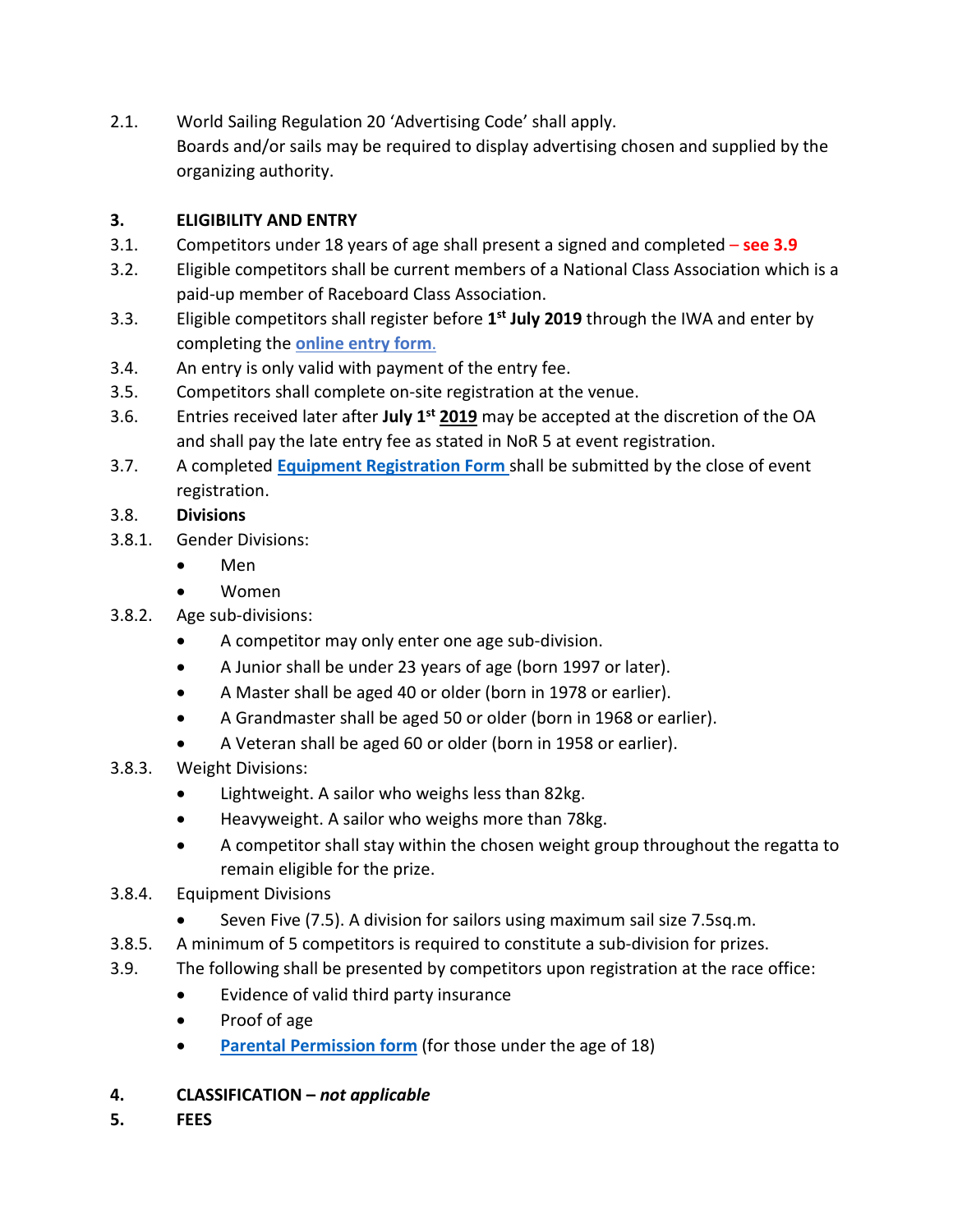5.1. Required Fees are as follows:

|                           | Entry Fee (EUR) | Late Entry Fee (EUR) |
|---------------------------|-----------------|----------------------|
| Competitor                | 220             | 240                  |
| Coach / Support Personnel | $\vert$ 30      | 30                   |

#### 5.2. **Entry fees for the Raceboard Worlds received by 8th June shall receive a 30 euro discount.**

- 5.3. Late Entry Fee applies for all entries received after **1st July**, **2019.**
- 5.4. The Entry Fee is non-refundable, unless the regatta is cancelled by the Organizing Authority.
- 5.5. All boards sailing in groups shall pay a deposit of 5.00 EUR for the colored streamers for group identification at the Check-In. The deposit will be refunded upon return.

#### 5.6. **Entry fees paid at registration can only be paid by card**.

5.7. Entry fees for the Championship paid by bank transfer to: Account Name: The International Windsurfing Association Bank Details: Barclays Bank Plc, GB IBAN: GB93 BARC 2008 4452 9772 99 SWIFTBIC: BARCGB22 Please include "RBWC" in your payment advice and e-mail confirmation of payment to: **[iwaoffice@internationalwindsurfing.com](mailto:iwaoffice@internationalwindsurfing.com)**

#### **6. RACE FORMAT**

- 6.1 Fifteen races are scheduled and may include one marathon (long distance) race.
- 6.2 FLEET SIZES

Fleet or Group racing will be decided according to **RCCR 8.**

6.2.1 Group Racing

If the number of entries of a division exceed the limits given in the RCCR, the IRCA in conjunction with the Race Committee may decide to divide the fleet into groups. The method of division will ensure groups of approximately equal size and ability and will be detailed in the Sailing Instructions.

- 6.2.2 Groups may sail a 3-day qualifying series with a maximum of 8 races and a 2-day final series.
- 6.2.3 Qualifying Series:

If a minimum of five races has been completed in each group at the end of the third scheduled racing day in the qualifying series, then the final series will commence on the next day of racing. If a minimum of five races has not been completed in each group at the end of the third scheduled racing day, then the qualifying series will continue until the end of the next racing day when a minimum of five races in each group has been completed. After the qualifying series has been completed, the final series will begin.

#### 6.2.4 Final series:

Boards will be assigned to gold and silver groups based on their ranking in the qualifying series. Groups will be formed of nearly equal size. The gold fleet will not be smaller than the silver fleet.

- 6.3 Juniors and women may race together depending on entry numbers.
- **7. SCHEDULE**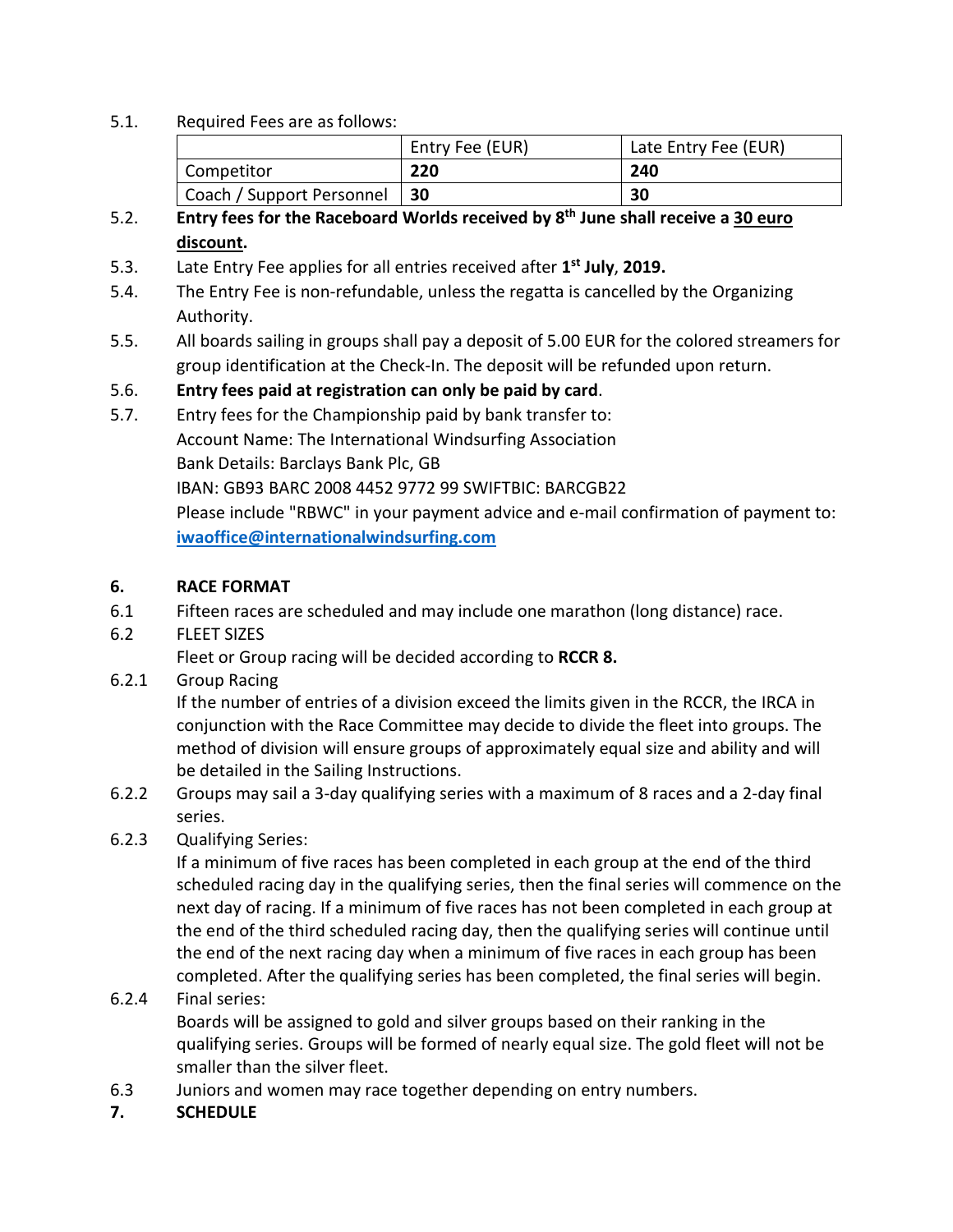7.1. Venue and race office is Beach area. The schedule is as follows:

| Thursday                                              | July 04th                 |             | Arrival and free practice             |  |
|-------------------------------------------------------|---------------------------|-------------|---------------------------------------|--|
| Friday                                                | July 05th                 |             | Arrival and free practice             |  |
| Saturday                                              | July 06th                 | 1000-1700   | Registration, Worlds - Equipment      |  |
|                                                       |                           |             | inspection                            |  |
|                                                       |                           | 1500        | Warning signal practice race          |  |
|                                                       |                           | 1800        | <b>Worlds - Opening Ceremony</b>      |  |
| Sunday                                                | July 7 <sup>th</sup>      | 1000        | Worlds - Skippers meeting             |  |
|                                                       |                           | 1200        | Worlds - First warning signal         |  |
| Monday until                                          | July 8 <sup>th</sup> till |             | Worlds - Races                        |  |
| Wednesday                                             | July 10 <sup>th</sup>     |             |                                       |  |
| Thursday                                              | July 11 <sup>th</sup>     |             | Worlds - Races                        |  |
|                                                       |                           | 1600        | Worlds - last possible warning signal |  |
|                                                       |                           | 1800        | Worlds - Price Giving Ceremony and    |  |
|                                                       |                           |             | <b>Championship Party</b>             |  |
| <b>Nation-Cup NoR - Schedule for your information</b> |                           |             |                                       |  |
| Friday                                                | July 12th                 | <i>1000</i> | Nations - Cup – Opening and Skippers  |  |
|                                                       |                           |             | meeting                               |  |
|                                                       |                           | 1200        | Nations - Cup - First warning signal  |  |
| Saturday                                              | July 13th                 |             | Nations - Cup - Races                 |  |
|                                                       |                           | 1600        | Nations - Cup - Last possible warning |  |
|                                                       |                           |             | signal                                |  |
|                                                       |                           | 1800        | Nations - Cup – Price Giving Ceremony |  |
|                                                       |                           |             | and                                   |  |
|                                                       |                           |             | <b>Nations Cup Party</b>              |  |
| Sunday                                                | July 14th                 |             | <b>Travel home</b>                    |  |

- 7.2. A maximum of 4 races may be sailed each racing day.
- 7.3. All participants are requested by IWA and the Organizing Authority to attend the Opening and Closing Ceremonies.
- 7.4. On the last day of racing, no warning signal will be made after 1600 hrs.

#### **8. MEASUREMENT OF EQUIPMENT AND EQUIPMENT INSPECTION [NP][DP]**

- 8.1. An **[Equipment Inspection Form](https://form.jotformeu.com/IWAAdmin/rbwc-19-equipment-form)** shall be completed online and submitted to the Event Equipment Inspectors by the close of registration.
- 8.2. Equipment inspections may be made at any time during the event.
- 8.3. Upon completion of registration and until the end of the event, at all times when ashore except when launching and retrieving, all equipment shall be kept in their assigned places at event site. Removal of any equipment from the event site requires prior written approval from the race committee.
- **9. SAILING INSTRUCTIONS**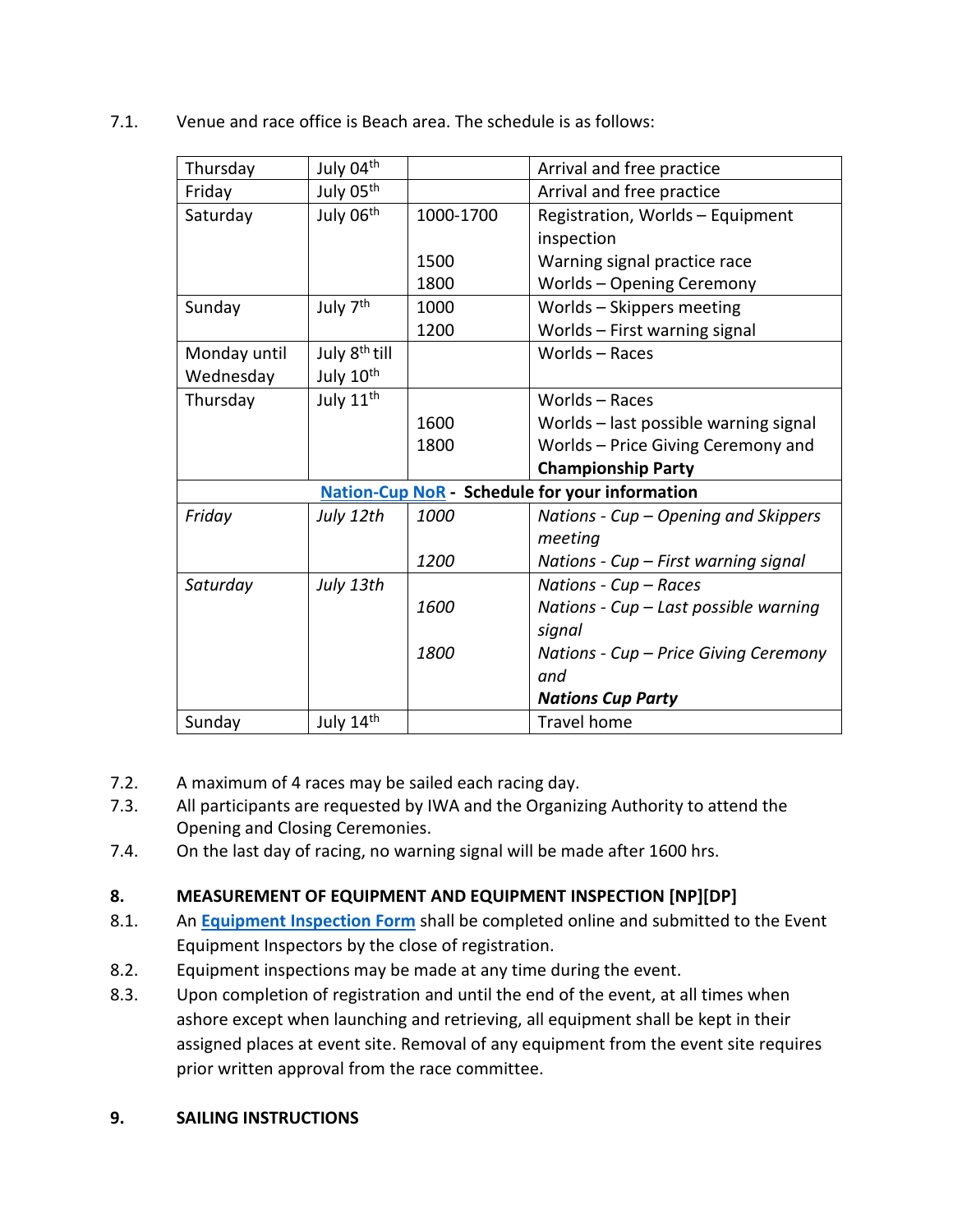The Sailing Instructions will only be published online at

<https://manage2sail.com/en-US/event/WarnemuenderWoche2019> section Notice Board from mid June on. There will be no paper version available at the venue.

#### **10. VENUE**

- 10.1. The regatta will be hosted at Warnemünde.
- 10.2. The Race Office is located on the Beach Area (please refer to SI Addendum A).
- 10.3. The Material Storage is located on the Beach Area (please refer to SI Addendum A).
- 10.4. The course area will be in front of the coast line of Warnemünde, Course **M**IKE or **M**edia. (SI Addendum B "Race Areas" shows the location of the course areas.)

#### **11. COURSES**

Courses will be as described in the Sailing Instructions.

#### **12. PENALTY SYSTEM**

12.1. No additional rules.

#### **13. INTERNATIONAL JURY**

An International Jury will be appointed in accordance with **WCR 91(b).** Decisions will be final as provided in **WCR 70.5**.

#### **14. SCORING**

- 14.1. Three races shall be completed by a Division to validate a Championship.
- 14.2. Fleet racing shall be scored according to the WCR Appendix A.
- 14.3. Group sailing only:
- 14.3.1. All race scores from the qualifying series will be carried forward to the final series.
- 14.3.2. A discard in the qualifying series at the time of the allocation to the final series fleets may be substituted by a worse score in the final series.
	- a. When fewer than 5 races have been completed, a board's series score will be the total of its race scores.
	- b. When more than 4 races and fewer than 9 races have been completed, a board's series score will be the total of her race scores excluding he two worst scores
	- c. If there are 2 discards one shall be taken from the Qualification Series and one from the Final Series.

#### **15. COACH AND SUPPORT BOATS [NP][DP]**

- 15.1. All support boats shall be registered with the Organizing Authority and will be required to comply with local legislation and event Support Team Regulations that will be published in the Sailing Instructions. The Organizing Authority may refuse registrations and accept later registrations at their sole discretion.
- 15.2. Coach and support boats shall be insured with valid, and suitable, third-party liability insurance with a minimum cover of 1,500,000 ¤ per incident or the equivalent.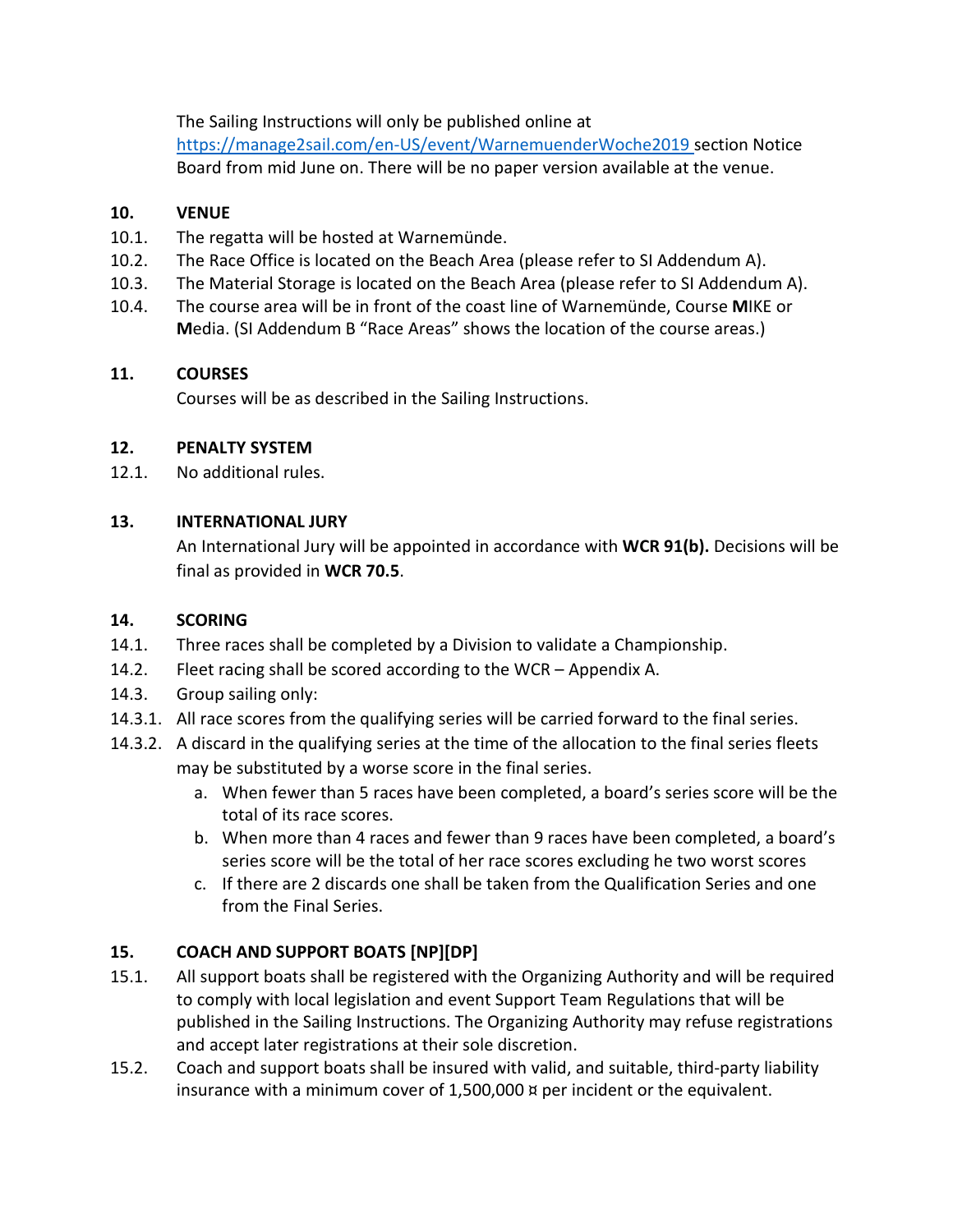- 15.3. Registered support boats shall act as rescue boats in case of need. If the Race Committee displays flag V all support boats shall monitor VHF and comply with requests from the Race Committee and any published Safety Procedures. The VHF channel will be announced in the SI.
- 15.4. All Coach and Support Boat drivers must have safety kill-cords or similar safety devices connected/activated when sailing.
- 15.5. All coach and support crew shall wear personal floating devices at all times being afloat, except briefly while changing or adjusting clothing or personal equipment. All support boats shall clearly display the 3 letter national code of their World Sailing Member National Authority in contrasting colour to the background at all times while afloat. The minimum height for the letters shall be 200 mm and visible from both sides of the boat **RADIO COMMUNICATION**
- 15.6. Except in an emergency, a board that is racing shall not make voice or data transmissions and shall not receive voice or data communication that is not available to all boards. **[DP**]
- 15.7. Electronic equipment is prohibited with the exception of devices whose sole capability is timing. **[DP]**

#### **16. TITLES & TROPHIES**

- 16.1 **The first Man, Woman and Junior in their respective Championship shall be known as the '2019 Raceboard (Men, Women or Junior) World Champion.'**
- 16.2 Certificates of honour will be awarded to all boards.
- 16.3 Trophies and/or Prizes will be awarded for the best three boards of each division.

#### **17 [DP] MEDIA RIGHTS, CAMERAS AND ELECTRONIC EQUIPMENT**

- 17.1 By participating in an event of the Warnemünder Woche competitors automatically grant to the Organizing Authority and their sponsors the right in perpetuity to make, use and show, from time to time at their discretion, any motion pictures and live, taped or filmed television and other reproductions of the athlete during the period of the competition without compensation.
- 17.2 Boards may be required to carry cameras, sound equipment and positioning equipment as specified and supplied by the Organizing Authority.
- 17.3 Competitors may be required to be available for interviews at the regatta.

#### **18 PRIVACY POLICY**

Reference is made to data protection of personal information and data. Any personal information and data given to the organizers will be used only as follows:

- 1. All data regarding participating athletes, coaches and their boats will be processed and archived for the purpose of this sporting event.
- 2. Personal information contains the participant's real name, date of birth, home club, board type, board number and address data. In particular, results, calculatory and visual analyses, position monitoring and race analyses will be published with reference to the competitors' names.